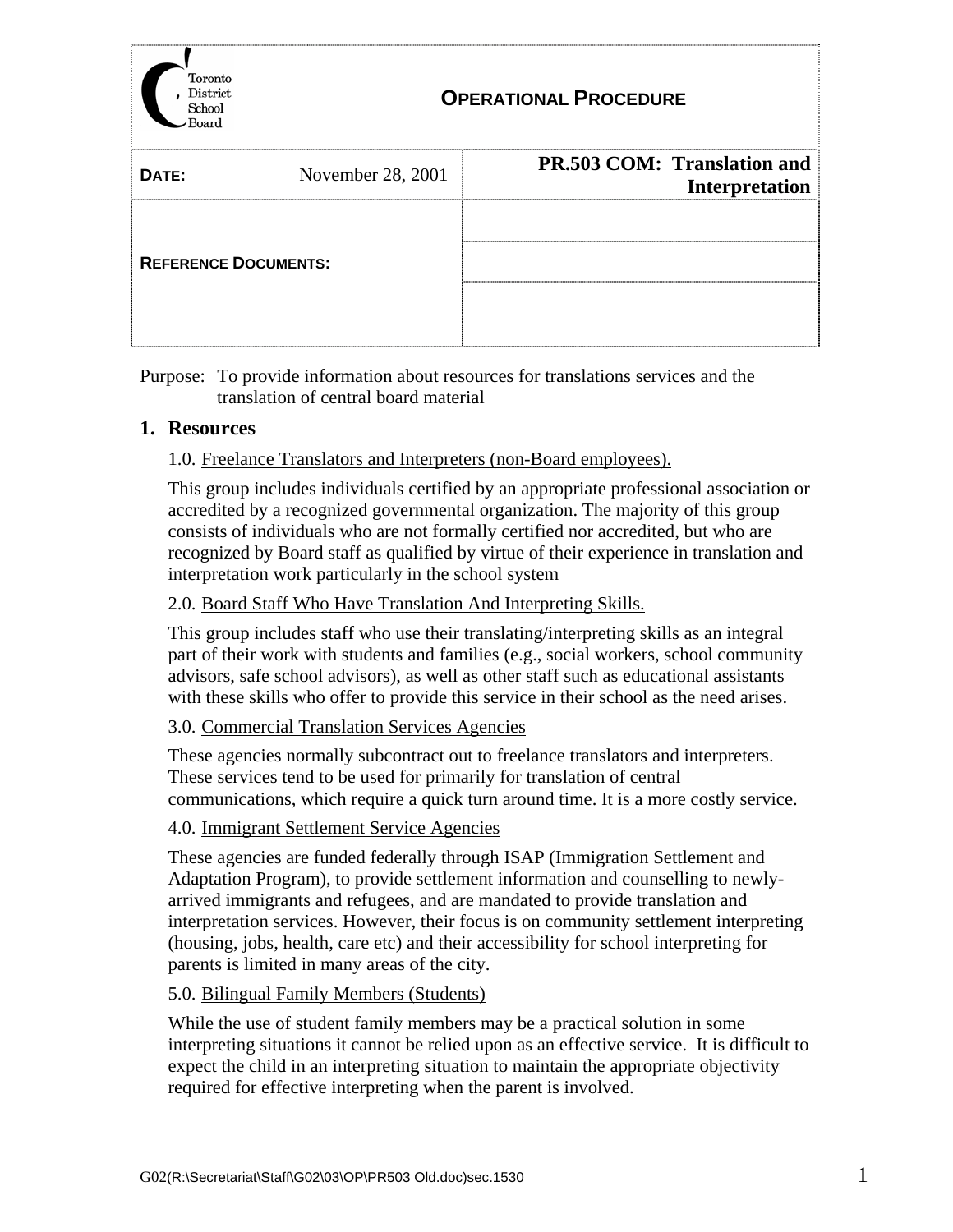| <b>OPERATIONAL PROCEDURE</b> |                   | <b>PR.503 COM: Translation and</b><br><b>Interpretation</b> |  |
|------------------------------|-------------------|-------------------------------------------------------------|--|
|                              |                   |                                                             |  |
| DATE:                        | November 28, 2001 |                                                             |  |

The use of qualified free-lance translators and interpreters for interpreting work that cannot be done by Board staff represents the most effective delivery of this service in terms of quality and efficiency at this time. These resources can be organized and assigned by the Board's school community staff to be available to families of schools across the system based on specific needs.

# **1. Translation of Central Board Material**

The Board frequently provides written communications to parents across the system on important matters of concern to the community and to the Board. The most feasible and cost-effective approach is to provide translations of these materials in the fewest number of languages which account for at least 75% of the non-English communities (see below). Translations will be provided in other languages where specifically requested by a school principal.

1.1. Standard Translation Languages

| Cantonese  | Russian    |
|------------|------------|
| Tamil      | Punjabi    |
| Urdu       | Somali     |
| Vietnamese | Korean     |
| Persian    | Arabic     |
| Spanish    | Portuguese |

The provision of central translations in these 12 languages will be arranged through the office of the Central Co-ordinator of Community Services. The local Area Manager of Community Services will arrange for other translations where requested by principals.

### 1.2. Trustees' Communications

With regard to trustees' newsletters, the determination of languages for translation will be made by individual trustees in consultation with the Communications and Public Affairs Office. When a trustee has a specific need for translation or interpretation services to communicate locally, the use of such service will be invoiced to the trustee's individual expense account.

## **2. Interpretation for System-wide Consultations**

From time to time, the Board approves public consultations on matters relating to the development of Board policy. These services will continue in order to promote more diverse community participation into public consultations of the Board.

## **3. Local School Access and Usage of the Services**